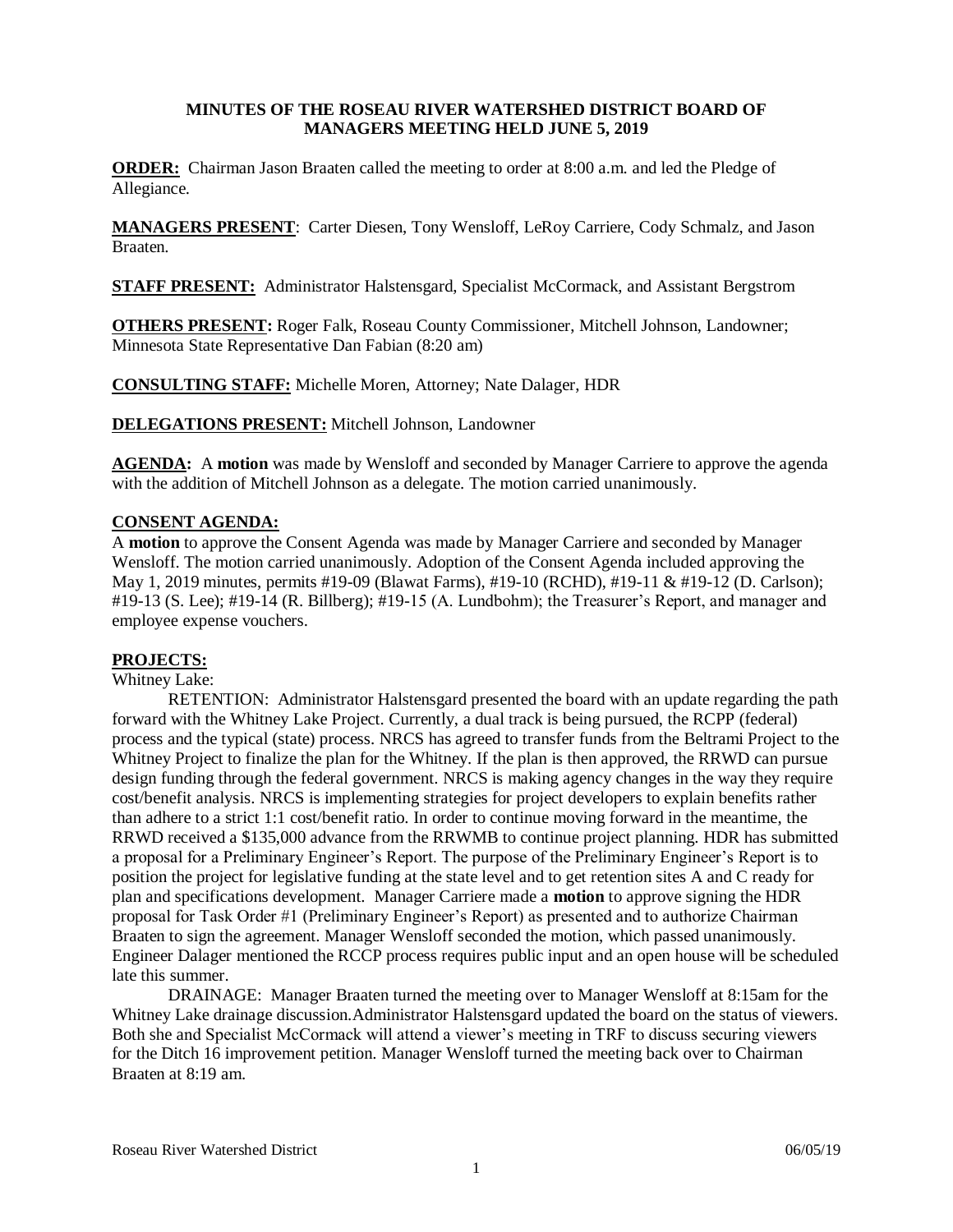## **DELEGATIONS:**

Landowner, Mitchell Johnson addressed the board regarding work that has been completed by the Ditch Authority in CD11. Mr. Johnson provided photos taken of the ditch system where cleaning had taken place last fall and the sedimentation that has occurred this spring. The purpose of the photos was to bring awareness to the practice of using erosion control measures to prevent issues in the future. There was board discussion of the development of a task force with representation of local agencies and land owners to promote the use of best management practices in the future.

Representative Fabian asked for information from the board regarding the LCCMR proposal. Specialist McCormack indicated the LCCMR proposal, Peatland Restoration in the Lost River State Forest, is an effort to collect field data for comprehensive study of the area between Marvin Lake and State Hwy 310. The purpose of collecting data is to provide a "road map" for potential future project applications.

Administrator Halstensgard informed Representative Fabian that the RRWD has also applied for an LSOHC Grant for the Roseau River Restoration Project. Specialist McCormack informed Representative Fabian that this project would restore hydrology to the old river channel allowing flows to access the natural floodplain in the Big Swamp area. Representative Fabian commented that restoration types of projects have been looked upon favorably in recent past.

## **NEW BUSINESS:**

The board addressed an error that was made in the April 3, 2019 minutes. Three bills from HDR listed as paid for the amount of \$56,804.03 and were not. Two different bills were paid to HDR in the amount of \$45,675.22. In a **motion** made by Manager Wensloff and seconded by Manager Carriere, the bills and receipts portion of the April 2019 minutes will be amended to reflect this change. The motion passed unanimously.

The Roseau River Watershed District has entered into a Cooperative Purchasing Agreement with the State of Minnesota to access cellular service for newly acquired survey equipment. A Joint Powers Agreement (JPA) with the State of Minnesota for the Cooperative Purchasing Agreement must be signed by the RRWD in order to have access to available contracts and services. Manager Wensloff made a **motion** to sign the JPA. Manager Diesen seconded the motion, which passed unanimously.

## **OLD BUSINESS:**

The board was presented with four quotes for parking lot construction. Manager Wensloff made a **motion** to hire R&Q Construction for the quoted price of \$21,247.00. Manager Schmalz seconded the motion, which passed unanimously.

## **PERMITS:**

Richard Magnusson submitted permit application #19-08 for the installation of drain tile. After discussion, the board determined more information was needed and tabled their decision until the July 3, 2019 meeting. Specialist McCormack will reach out to Mr. Magnusson.

## **REPORTS:**

Administrator Halstensgard discussed the RRWMA Ribbon Cutting on June 25th, and the party at the park on the 26th. Chairman Braaten and Administrator Halstensgard will be attending the MAWD Summer Tour beginning on the 26th. The board indicated the Annual Report can be sent out after informal review, and that they would like a representative from Brady Martz review the audit at a future board meeting. Administrator Halstensgard reported that she and Commissioner Falk attended a Joint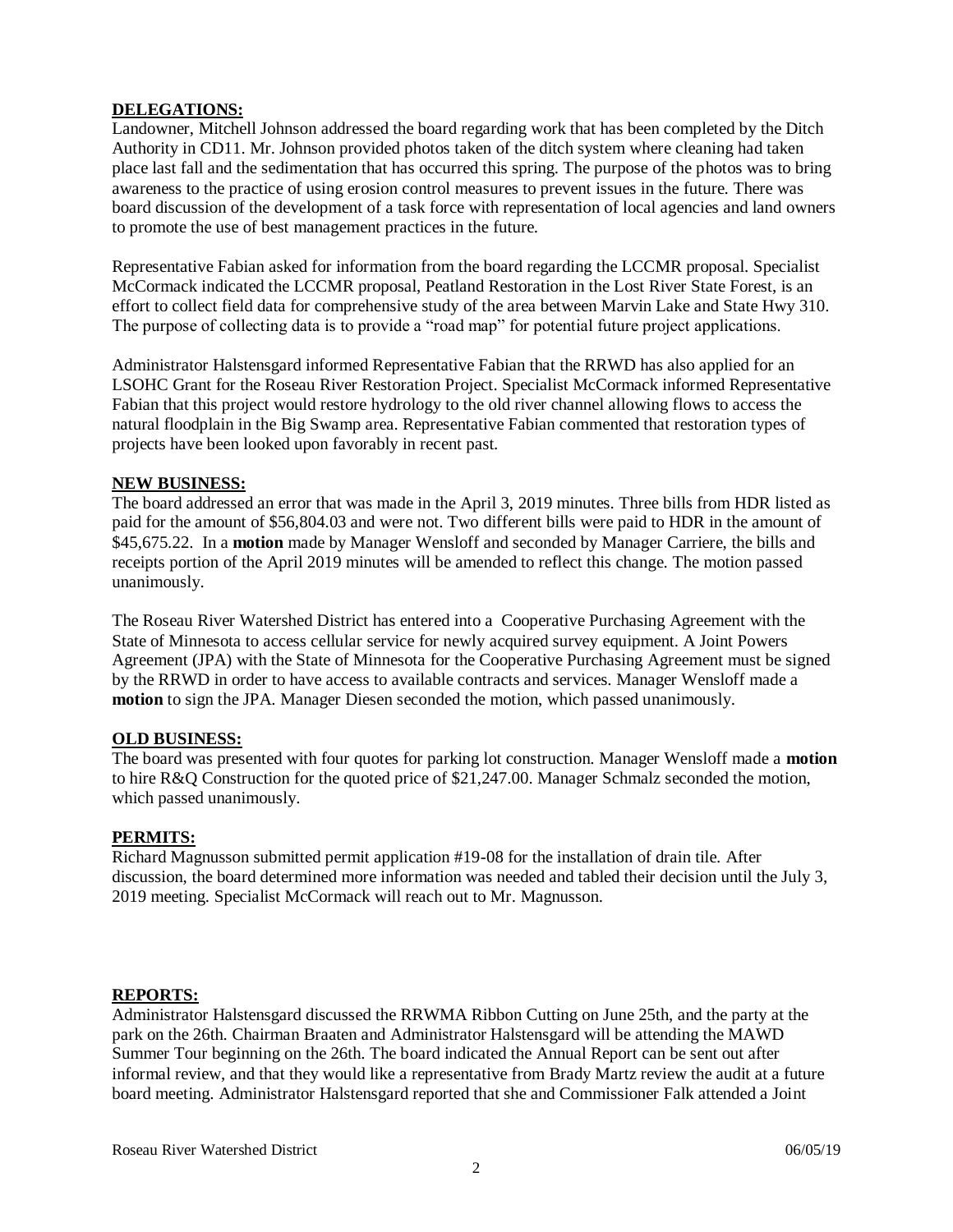Powers meeting in Fargo to speak about the River Trail and River Restoration Projects. There has been concern about rutting near Mickelson Bridge. Staff will indicate to contractors that the area will need to be dressed following debris removal.

Specialist McCormack reported that Norland is drained down and Great Northern continues to work on the east side of the impoundment. The southern portion of the West Intercept has been inspected. Settling was indicated on one culvert. The settling appears to be minor, however, there will be follow-up. Monitoring equipment has been installed in the RRWMA. The channel appears to be greening up well. SD51 has some debris on the bridges. Baseline data collection is taking place in the big swamp area for the restoration project. EAW staff went on tour of the Roseau Lake area.

Per Diems will increase to a maximum of \$125.00. Chairman Braaten commented that the RRWMB currently has approximately \$18M. The concern is that state funding may fall off if the board does not spend money that is taken in. Administrator Halstensgard added comment on how the RRWMB funds projects. Current practice has been to make sure committed funds are on hand instead of budgeting on a yearly basis. Braaten noted that the NRCS Chief is advocating for change in the RCPP process and is looking at using the Whitney Lake Project as an example for changing the current use of the cost/benefit requirement.

## **OTHER BUSINESS:**

The next RRWD Board meeting will take place on July 3, 2019 at 8:00 am.

Manager Wensloff made a **motion** to adjourn at 9:50 a.m. The motion was seconded by Manager Carriere, and passed unanimously.

\_\_\_\_\_\_\_\_\_\_\_\_\_\_\_\_\_\_\_\_\_\_\_\_\_\_\_\_\_\_\_\_\_\_ \_\_\_\_\_\_\_\_\_\_\_\_\_\_\_\_\_\_\_\_\_\_\_\_\_\_\_\_\_\_\_\_\_

Respectfully submitted,

Cody Schmalz, Secretary Tracy Halstensgard, Administrator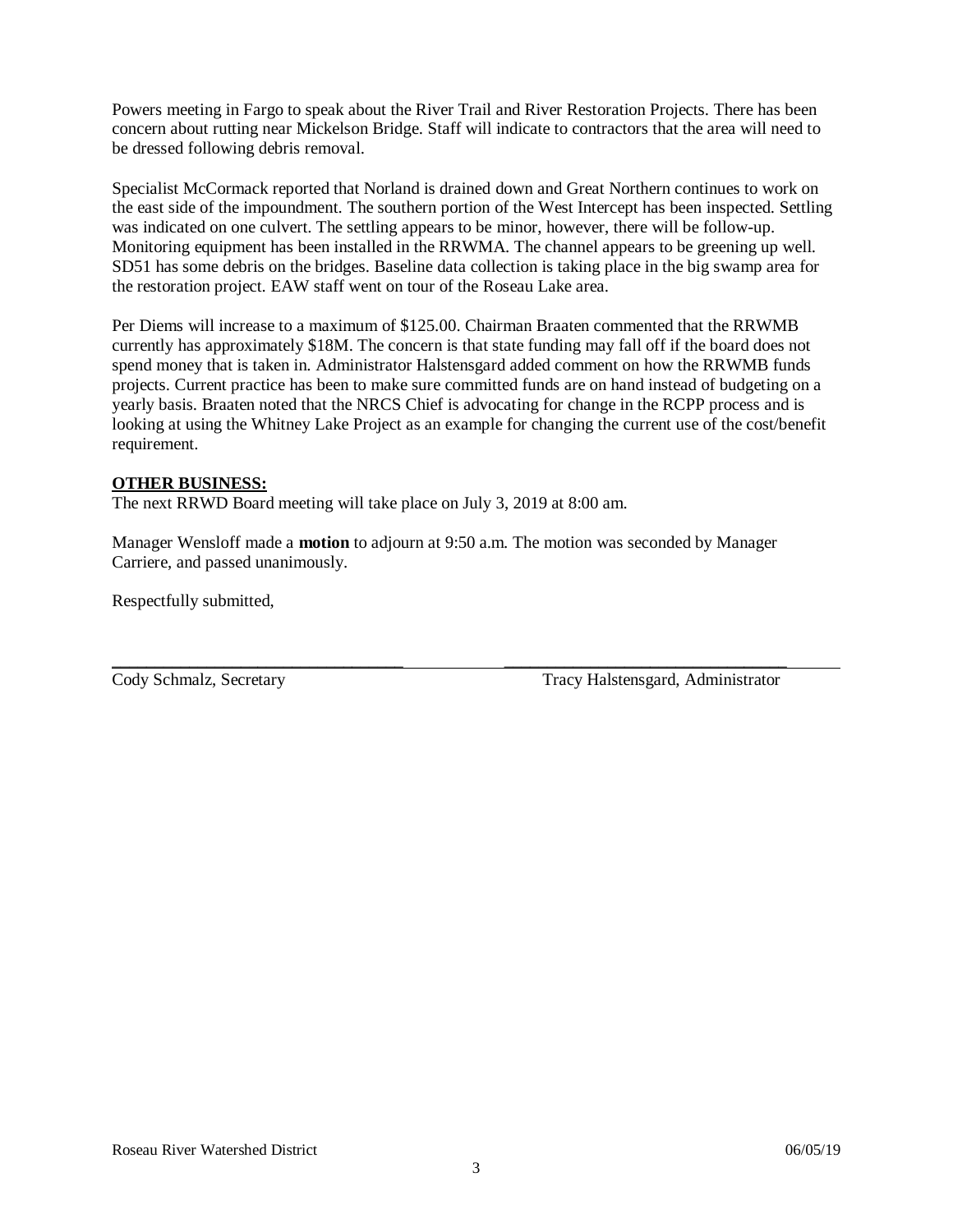# RRWD June 2019 Bills and Receipts 06.05.19

| RRWD Checkbook Balance as of May 31, 2019                                        | \$206,711.90 |
|----------------------------------------------------------------------------------|--------------|
| RRIW Checkbook Balance as of May 31, 2019                                        | \$4,656.94   |
| Receipts:                                                                        |              |
| City of Warroad -- 2019 SD51 Outlet Fee                                          | \$1,800.00   |
| Lake of the Woods County -- Share of Taxes                                       | \$689.99     |
| Marshall County -- Share of Taxes                                                | \$1,797.33   |
| RRWMB -- Close out of RRWMA                                                      | \$79,866.19  |
| RRWMB -- Whitney Lake Loan Advance -- Preliminary Engineering                    | \$135,000.00 |
| Citizens State Bank Interest --                                                  | \$24.07      |
| Total:                                                                           | \$219,177.58 |
| Bills:                                                                           |              |
| Tracy Halstensgard -- Salary and Insurance                                       | \$4,740.84   |
| Torin McCormack -- Salary and Insurance                                          | \$5,170.84   |
| Torin McCormack -- Mileage / Personal Equipment                                  | \$575.00     |
| Tracy Bergstrom -- Wages and Insurance                                           | \$3,136.54   |
| Tracy Bergstrom -- Mileage                                                       | \$35.96      |
| Jason Braaten -- Per Diem and Expenses                                           | \$82.03      |
| LeRoy Carriere -- Per Diem and Expenses                                          | \$69.27      |
| Carter Diesen -- Per Diem and Expenses                                           | \$87.82      |
| Cody Schmalz -- Per Diem and Expenses                                            | \$124.36     |
| Tony Wensloff -- Per Diem and Expenses                                           | \$75.06      |
| Internal Revenue Service -- Withholding                                          | \$4,433.25   |
| Minnesota Department of Revenue -- Withholding                                   | \$869.00     |
| PERA -- Employer / Employee Contribution (PD in May)                             | \$2,049.86   |
| ACE -- garage/office supplies                                                    | \$64.05      |
| At Your Service Lawn Care -- Inv.#213 5.18 and 5.28                              | \$160.31     |
| Cardmember Services -- Freefind, River Watch, SIM card                           | \$705.06     |
| City Of Roseau --                                                                | \$281.90     |
| Marco -- Copier Maintenance                                                      | \$83.46      |
| Minnesota Energy -- Natural Gas                                                  | \$80.61      |
| Northern Resources Cooperative --                                                | \$230.45     |
| Patrick Moren Law Office -- Legal Fees (\$295 Court filing fee)(\$1006.25 month) | \$1,301.25   |
| Roseau Cleaners and Laundromat                                                   | \$75.24      |
| Sjoberg Cable -- Int/phone --                                                    | \$177.86     |
| Super One Foods --                                                               | \$66.67      |
| Verizon Wireless -- Trimble                                                      | \$41.36      |
|                                                                                  |              |
| Brady Martz -- 2018 Audit                                                        | \$5,000.00   |
| Citizens State Bank -- Safe Deposit Box rental                                   | \$24.00      |
| Forestry Suppliers -- Field Notebooks                                            | \$52.99      |
| Frontier Precision -- Survey Equipment                                           | \$32,822.24  |